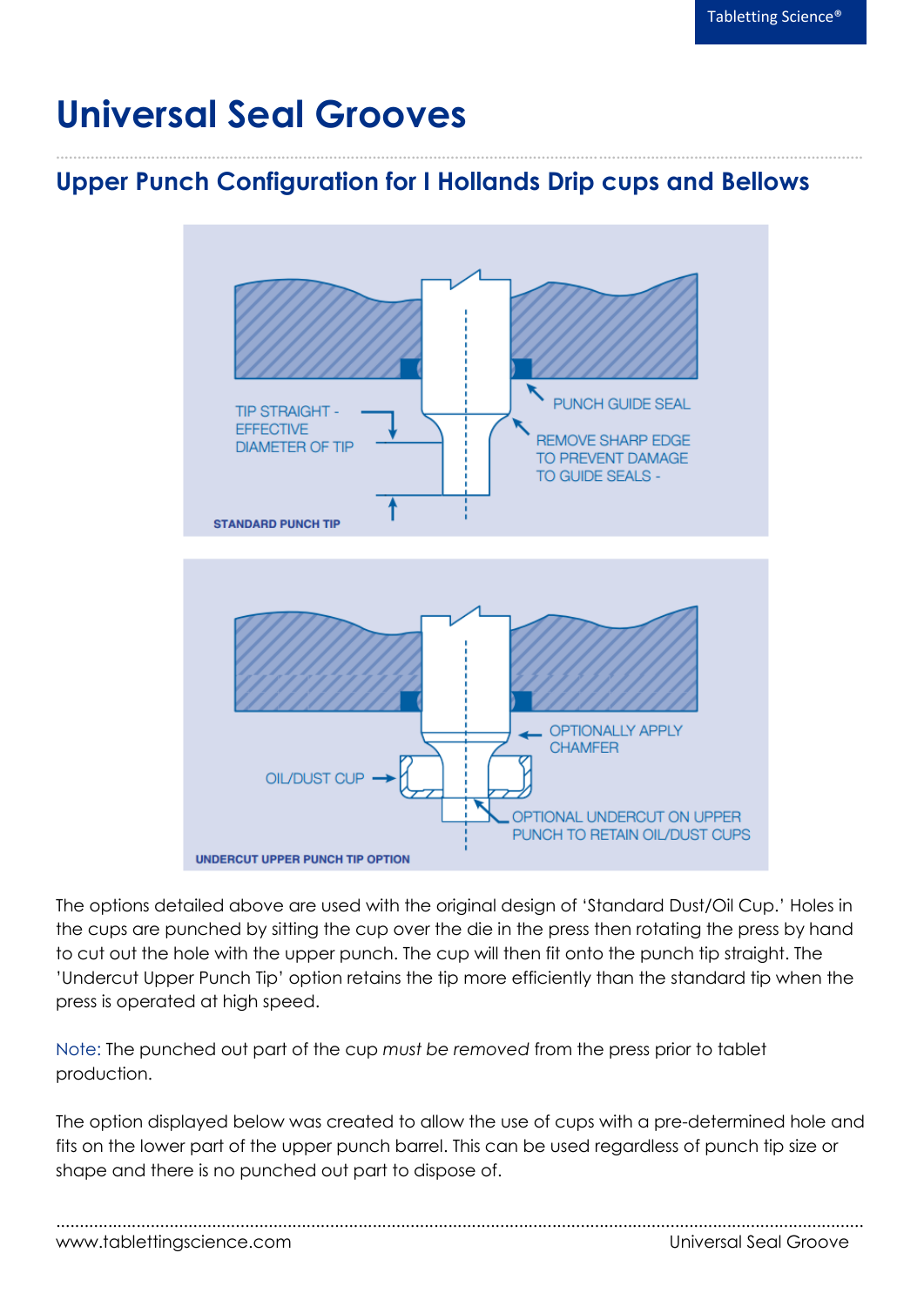

## **I HOLLAND UNIVERSAL SEAL GROOVE OPTION**

The Universal Seal Groove was invented by I Holland to accommodate all of the aforementioned types of cup and to give the option to use groove fixed Dust/Oil cups and Bellows.



Choosing the Universal Seal Groove gives the flexibility to use all types of Drip Cup or I Holland Bellows and is not detrimental to the smooth running of the tablet press. Note: Some presses have the facility for Bellows on the lower punches for extra sealing of the lower punch guides